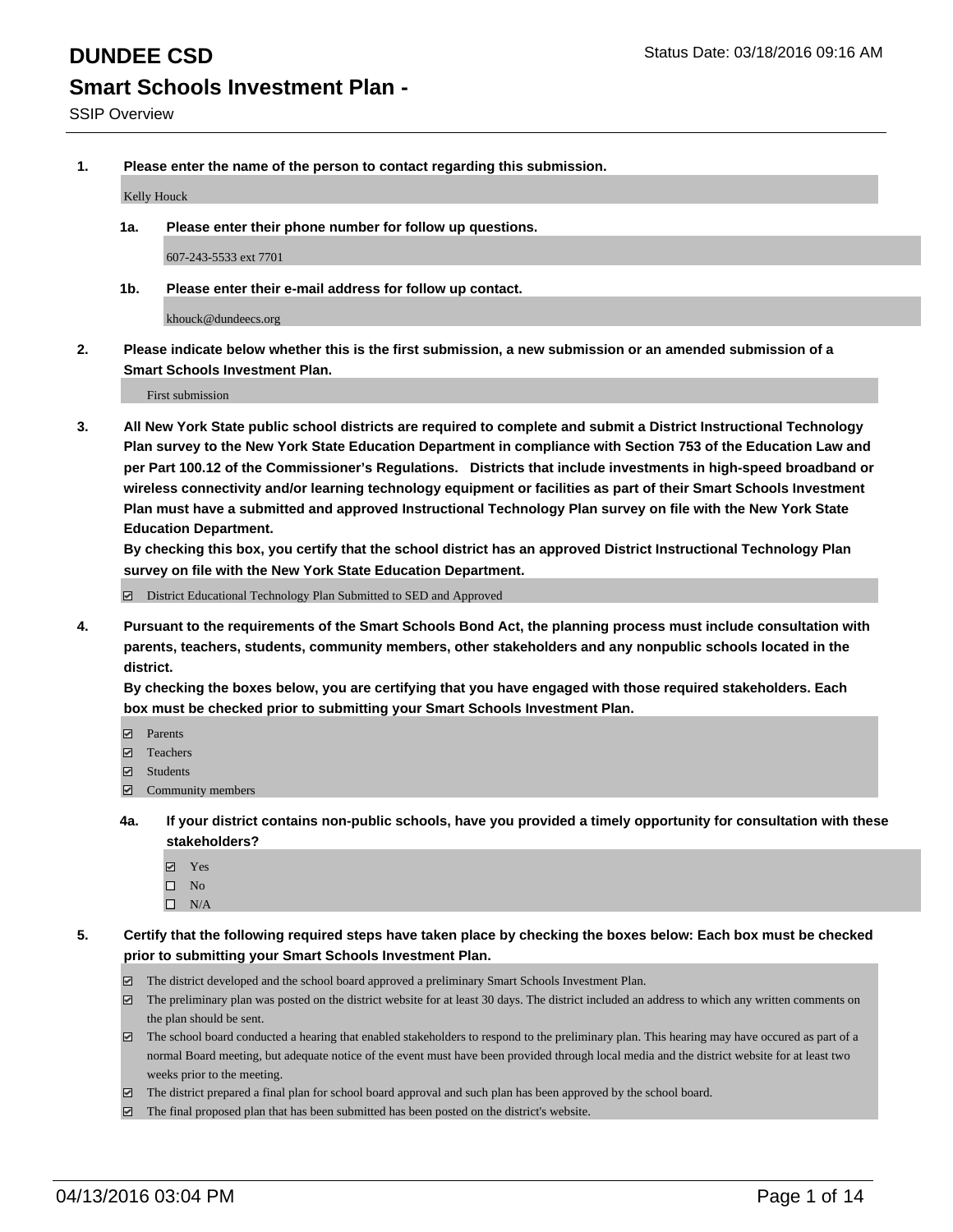## **DUNDEE CSD** Status Date: 03/18/2016 09:16 AM **Smart Schools Investment Plan -**

**5a. Please upload the proposed Smart Schools Investment Plan (SSIP) that was posted on the district's website. Note that this should be different than your recently submitted Educational Technology Survey. The Final SSIP, as approved by the School Board, should also be posted on the website and remain there during the course of the projects contained therein.**

Smart SChool Bond Act Preliminary Plan.pdf Smart SChool Bond Act Preliminary Plan.pdf

**6. Please enter an estimate of the total number of students and staff that will benefit from this Smart Schools Investment Plan based on the cumulative projects submitted to date.**

900

**7. An LEA/School District may partner with one or more other LEA/School Districts to form a consortium to pool Smart Schools Bond Act funds for a project that meets all other Smart School Bond Act requirements. Each school district participating in the consortium will need to file an approved Smart Schools Investment Plan for the project and submit a signed Memorandum of Understanding that sets forth the details of the consortium including the roles of each respective district.**

 $\Box$  The district plans to participate in a consortium to partner with other school district(s) to implement a Smart Schools project.

**8. Please enter the name and 6-digit SED Code for each LEA/School District participating in the Consortium.**

| <b>Partner LEA/District</b> | <b>ISED BEDS Code</b> |
|-----------------------------|-----------------------|
| (No Response)               | (No Response)         |

**9. Please upload a signed Memorandum of Understanding with all of the participating Consortium partners.**

(No Response)

**10. Your district's Smart Schools Bond Act Allocation is:**

\$888,015

**11. Enter the budget sub-allocations by category that you are submitting for approval at this time. If you are not budgeting SSBA funds for a category, please enter 0 (zero.) If the value entered is \$0, you will not be required to complete that survey question.**

|                                       | Sub-<br>Allocations |
|---------------------------------------|---------------------|
| <b>School Connectivity</b>            | 0                   |
| Connectivity Projects for Communities |                     |
| <b>Classroom Technology</b>           | 888,015             |
| Pre-Kindergarten Classrooms           | 0                   |
| Replace Transportable Classrooms      | 0                   |
| High-Tech Security Features           | 0                   |
| Totals:                               | 888,015.00          |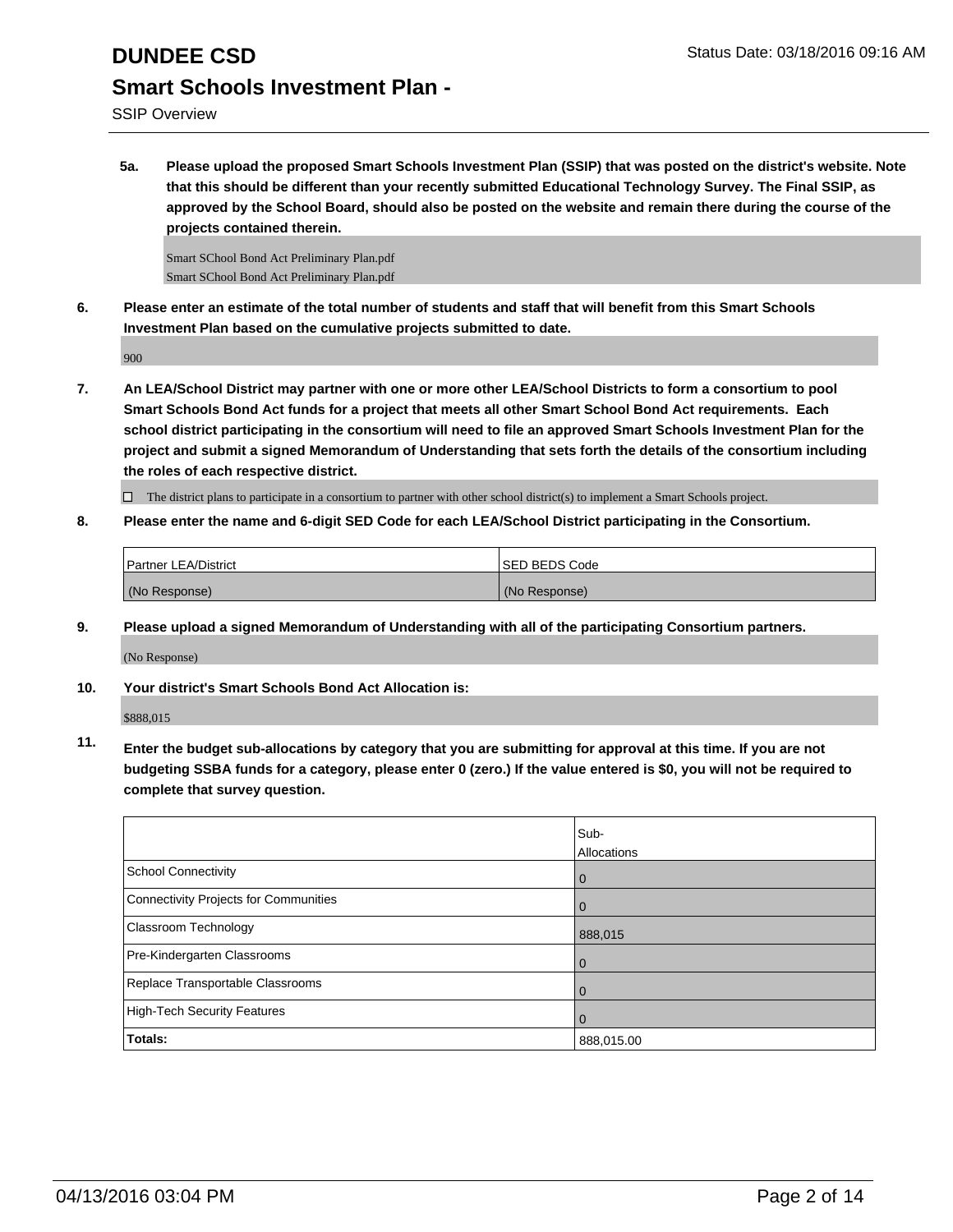School Connectivity

- **1. In order for students and faculty to receive the maximum benefit from the technology made available under the Smart Schools Bond Act, their school buildings must possess sufficient connectivity infrastructure to ensure that devices can be used during the school day. Smart Schools Investment Plans must demonstrate that:**
	- **sufficient infrastructure that meets the Federal Communications Commission's 100 Mbps per 1,000 students standard currently exists in the buildings where new devices will be deployed, or**
	- **is a planned use of a portion of Smart Schools Bond Act funds, or**
	- **is under development through another funding source.**

**Smart Schools Bond Act funds used for technology infrastructure or classroom technology investments must increase the number of school buildings that meet or exceed the minimum speed standard of 100 Mbps per 1,000 students and staff within 12 months. This standard may be met on either a contracted 24/7 firm service or a "burstable" capability. If the standard is met under the burstable criteria, it must be:**

**1. Specifically codified in a service contract with a provider, and**

**2. Guaranteed to be available to all students and devices as needed, particularly during periods of high demand, such as computer-based testing (CBT) periods.**

**Please describe how your district already meets or is planning to meet this standard within 12 months of plan submission.**

(No Response)

- **1a. If a district believes that it will be impossible to meet this standard within 12 months, it may apply for a waiver of this requirement, as described on the Smart Schools website. The waiver must be filed and approved by SED prior to submitting this survey.**
	- □ By checking this box, you are certifying that the school district has an approved waiver of this requirement on file with the New York State Education Department.
- **2. Connectivity Speed Calculator (Required)**

|                         | Number of<br><b>Students</b> | Multiply by<br>100 Kbps | Divide by 1000<br>to Convert to<br>Required<br>Speed in Mb | <b>Current Speed</b><br>in Mb | Expected<br>Speed to be<br>Attained Within<br>12 Months | <b>Expected Date</b><br>When<br>Required<br>Speed<br>Will be<br>Met |
|-------------------------|------------------------------|-------------------------|------------------------------------------------------------|-------------------------------|---------------------------------------------------------|---------------------------------------------------------------------|
| <b>Calculated Speed</b> | (No<br>Response)             | (No Response)           | (No<br>Response)                                           | (No<br>Response)              | (No<br>Response)                                        | (No<br>Response)                                                    |
| Totals:                 |                              |                         |                                                            |                               |                                                         |                                                                     |

**3. Briefly describe how you intend to use Smart Schools Bond Act funds for high-speed broadband and/or wireless connectivity projects in school buildings.**

(No Response)

**4. Briefly describe the linkage between the district's District Instructional Technology Plan and the proposed projects. (There should be a link between your response to this question and your response to Question 1 in Part E. Curriculum and Instruction "What are the district's plans to use digital connectivity and technology to improve teaching and learning?)**

(No Response)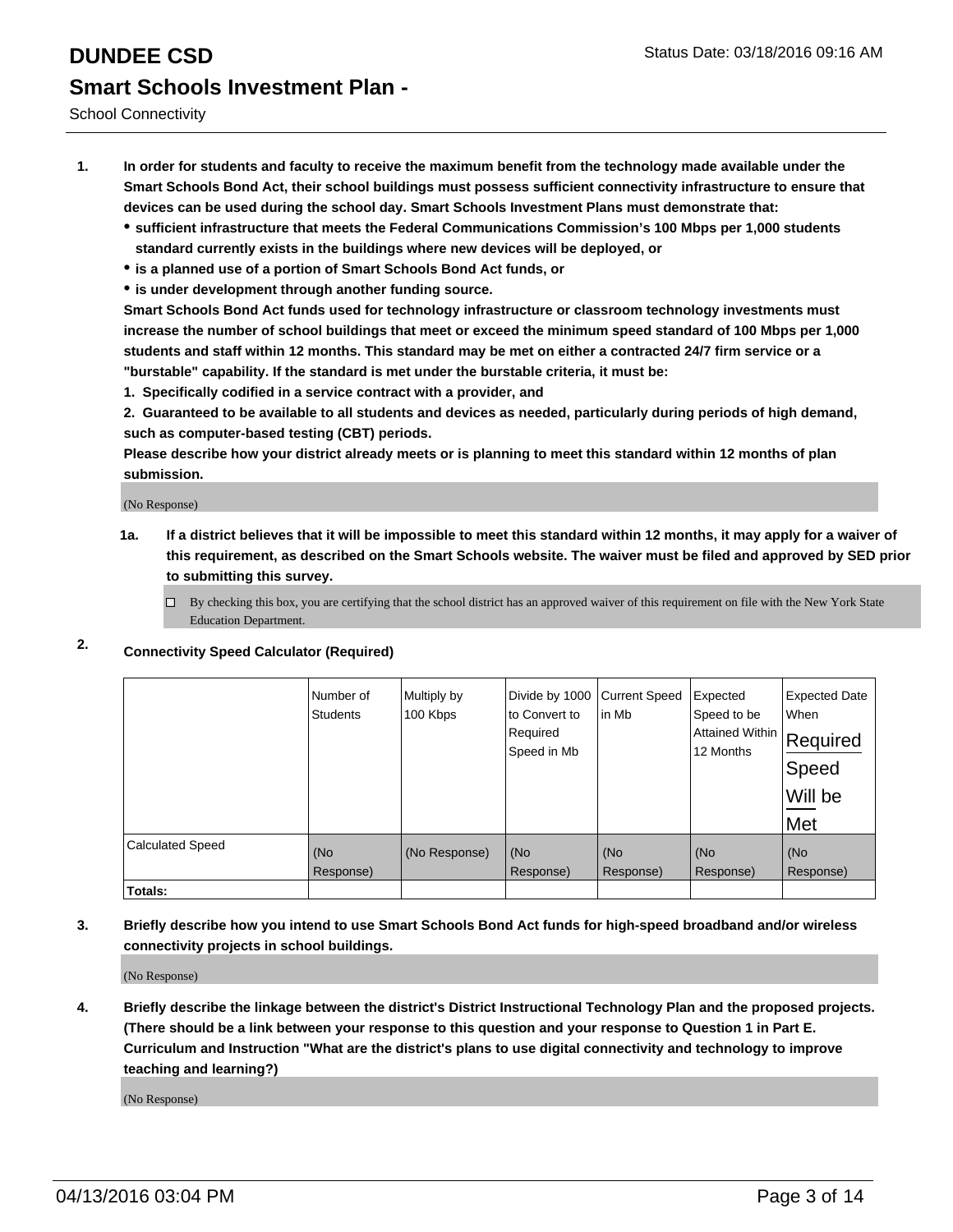**5. If the district wishes to have students and staff access the Internet from wireless devices within the school building, or in close proximity to it, it must first ensure that it has a robust Wi-Fi network in place that has sufficient bandwidth to meet user demand.**

**Please describe how you have quantified this demand and how you plan to meet this demand.**

(No Response)

**6. As indicated on Page 5 of the guidance, the Office of Facilities Planning will have to conduct a preliminary review of all capital projects, including connectivity projects.**

| Project Number |  |
|----------------|--|
| (No Response)  |  |

**7. Certain high-tech security and connectivity infrastructure projects may be eligible for an expedited review process as determined by the Office of Facilities Planning.**

**Was your project deemed eligible for streamlined review?**

(No Response)

**8. Include the name and license number of the architect or engineer of record.**

| Name          | License Number |
|---------------|----------------|
| (No Response) | (No Response)  |

**9. If you are submitting an allocation for School Connectivity complete this table. Note that the calculated Total at the bottom of the table must equal the Total allocation for this category that you entered in the SSIP Overview overall budget.** 

|                                            | Sub-          |
|--------------------------------------------|---------------|
|                                            | Allocation    |
| Network/Access Costs                       | (No Response) |
| <b>Outside Plant Costs</b>                 | (No Response) |
| School Internal Connections and Components | (No Response) |
| <b>Professional Services</b>               | (No Response) |
| Testing                                    | (No Response) |
| <b>Other Upfront Costs</b>                 | (No Response) |
| <b>Other Costs</b>                         | (No Response) |
| Totals:                                    |               |

| Select the allowable expenditure | litem to be purchased | Quantity      | Cost per Item | <b>Total Cost</b> |
|----------------------------------|-----------------------|---------------|---------------|-------------------|
| type.                            |                       |               |               |                   |
| Repeat to add another item under |                       |               |               |                   |
| each type.                       |                       |               |               |                   |
| (No Response)                    | (No Response)         | (No Response) | (No Response) | (No Response)     |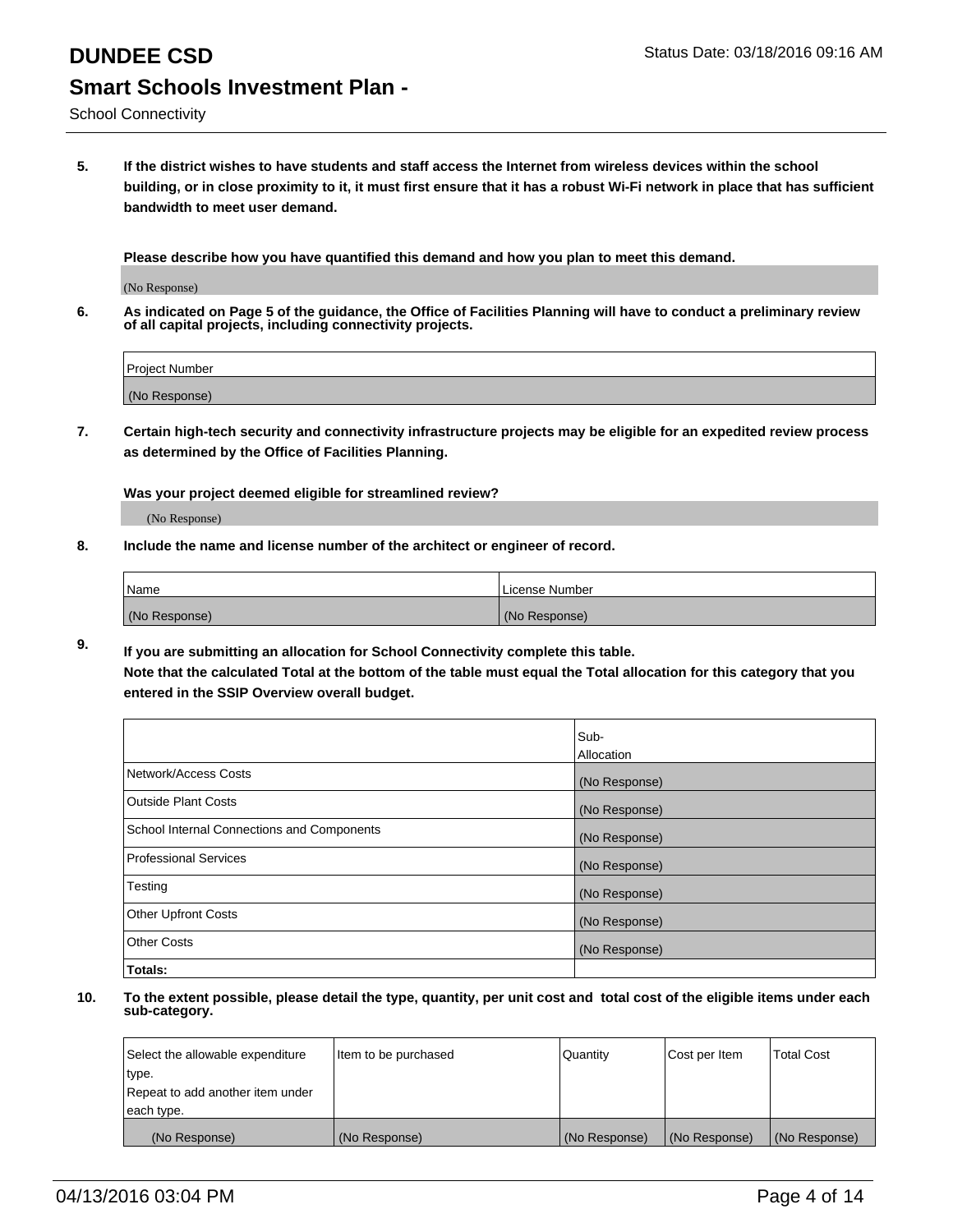Community Connectivity (Broadband and Wireless)

**1. Briefly describe how you intend to use Smart Schools Bond Act funds for high-speed broadband and/or wireless connectivity projects in the community.**

(No Response)

**2. Please describe how the proposed project(s) will promote student achievement and increase student and/or staff access to the Internet in a manner that enhances student learning and/or instruction outside of the school day and/or school building.**

(No Response)

**3. Community connectivity projects must comply with all the necessary local building codes and regulations (building and related permits are not required prior to plan submission).**

 $\Box$  I certify that we will comply with all the necessary local building codes and regulations.

**4. Please describe the physical location of the proposed investment.**

(No Response)

**5. Please provide the initial list of partners participating in the Community Connectivity Broadband Project, along with their Federal Tax Identification (Employer Identification) number.**

| <b>Project Partners</b> | I Federal ID # |
|-------------------------|----------------|
| (No Response)           | (No Response)  |

**6. If you are submitting an allocation for Community Connectivity, complete this table.**

**Note that the calculated Total at the bottom of the table must equal the Total allocation for this category that you entered in the SSIP Overview overall budget.**

|                                    | Sub-Allocation |
|------------------------------------|----------------|
| Network/Access Costs               | (No Response)  |
| Outside Plant Costs                | (No Response)  |
| <b>Tower Costs</b>                 | (No Response)  |
| <b>Customer Premises Equipment</b> | (No Response)  |
| Professional Services              | (No Response)  |
| Testing                            | (No Response)  |
| <b>Other Upfront Costs</b>         | (No Response)  |
| Other Costs                        | (No Response)  |
| Totals:                            |                |

| Select the allowable expenditure | Item to be purchased | Quantity      | Cost per Item | <b>Total Cost</b> |
|----------------------------------|----------------------|---------------|---------------|-------------------|
| type.                            |                      |               |               |                   |
| Repeat to add another item under |                      |               |               |                   |
| each type.                       |                      |               |               |                   |
| (No Response)                    | (No Response)        | (No Response) | (No Response) | (No Response)     |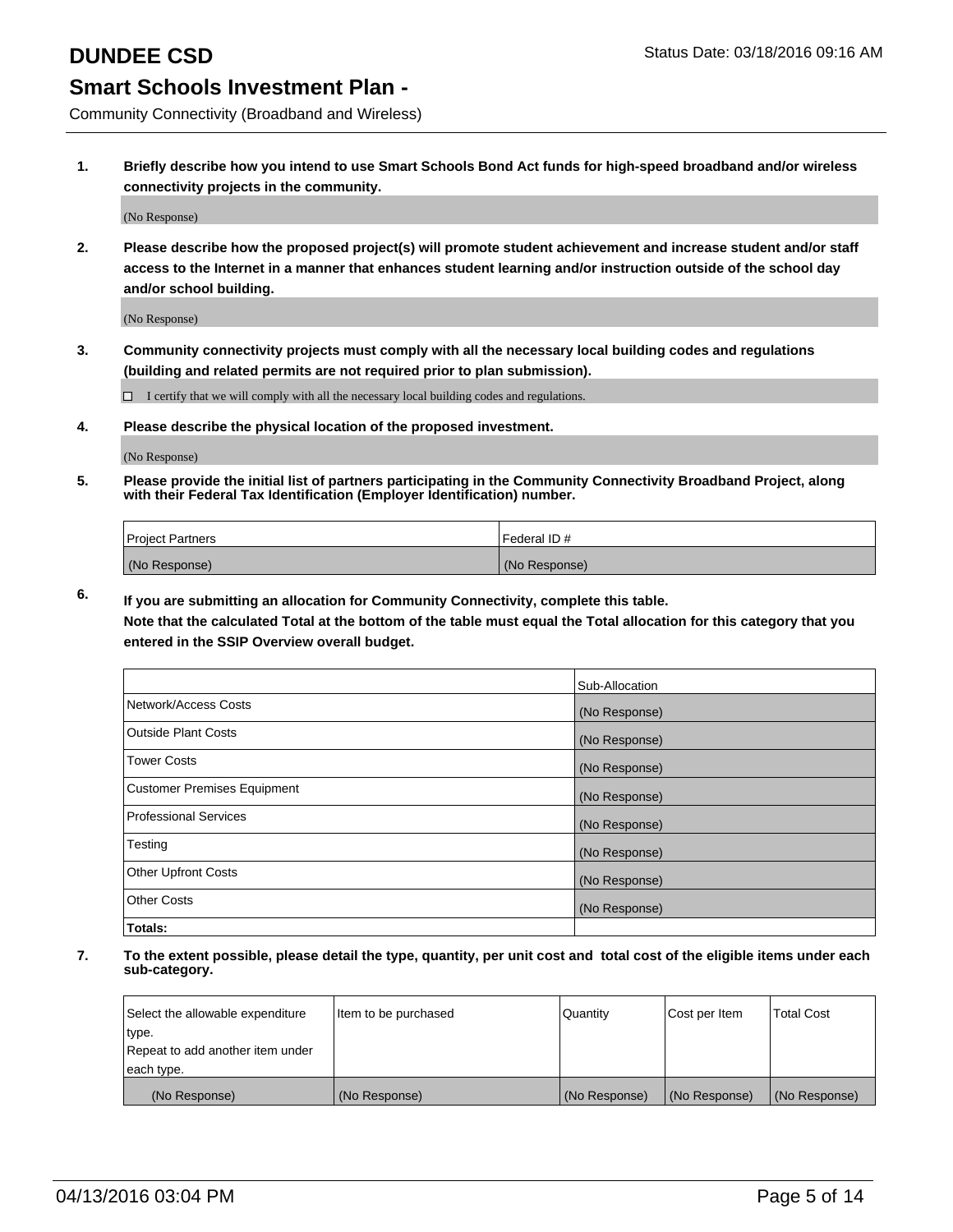### Classroom Learning Technology

**1. In order for students and faculty to receive the maximum benefit from the technology made available under the Smart Schools Bond Act, their school buildings must possess sufficient connectivity infrastructure to ensure that devices can be used during the school day. Smart Schools Investment Plans must demonstrate that sufficient infrastructure that meets the Federal Communications Commission's 100 Mbps per 1,000 students standard currently exists in the buildings where new devices will be deployed, or is a planned use of a portion of Smart Schools Bond Act funds, or is under development through another funding source.**

**Smart Schools Bond Act funds used for technology infrastructure or classroom technology investments must increase the number of school buildings that meet or exceed the minimum speed standard of 100 Mbps per 1,000 students and staff within 12 months. This standard may be met on either a contracted 24/7 firm service or a "burstable" capability. If the standard is met under the burstable criteria, it must be:**

**1. Specifically codified in a service contract with a provider, and**

**2. Guaranteed to be available to all students and devices as needed, particularly during periods of high demand, such as computer-based testing (CBT) periods.**

**Please describe how your district already meets or is planning to meet this standard within 12 months of plan submission.**

We currently exceed the FCC speed and have a 200Mbps connection for approximatley 800 students from our provider throughout our entire campus.

**1a. If a district believes that it will be impossible to meet this standard within 12 months, it may apply for a waiver of this requirement, as described on the Smart Schools website. The waiver must be filed and approved by SED prior to submitting this survey.**

 $\Box$  By checking this box, you are certifying that the school district has an approved waiver of this requirement on file with the New York State Education Department.

### **2. Connectivity Speed Calculator (Required)**

|                         | Number of<br>Students | Multiply by<br>100 Kbps | Divide by 1000<br>to Convert to<br>Required<br>Speed in Mb | Current Speed<br>lin Mb | Expected<br>Speed to be<br>Attained Within   Required<br>12 Months | <b>Expected Date</b><br>When<br>Speed<br>Will be<br>Met |
|-------------------------|-----------------------|-------------------------|------------------------------------------------------------|-------------------------|--------------------------------------------------------------------|---------------------------------------------------------|
| <b>Calculated Speed</b> | 750                   | 75,000                  | 75                                                         | 200                     | 200                                                                | today                                                   |
| Totals:                 | 750.00                | 75,000.00               |                                                            |                         |                                                                    |                                                         |

**3. If the district wishes to have students and staff access the Internet from wireless devices within the school building, or in close proximity to it, it must first ensure that it has a robust Wi-Fi network in place that has sufficient bandwidth to meet user demand.**

**Please describe how you have quantified this demand and how you plan to meet this demand.**

Over the past few years the Dundee Central School has installed wireless access points in all classrooms and other areas in anticipation of the growing use of wireless devices. We currently have the Wi-Fi covergae and bandwith needed to support classroom sets wireless devices in every classroom.

**4. All New York State public school districts are required to complete and submit an Instructional Technology Plan survey to the New York State Education Department in compliance with Section 753 of the Education Law and per Part 100.12 of the Commissioner's Regulations.**

**Districts that include educational technology purchases as part of their Smart Schools Investment Plan must have a submitted and approved Instructional Technology Plan survey on file with the New York State Education Department.**

 $\boxtimes$  By checking this box, you are certifying that the school district has an approved Instructional Technology Plan survey on file with the New York State Education Department.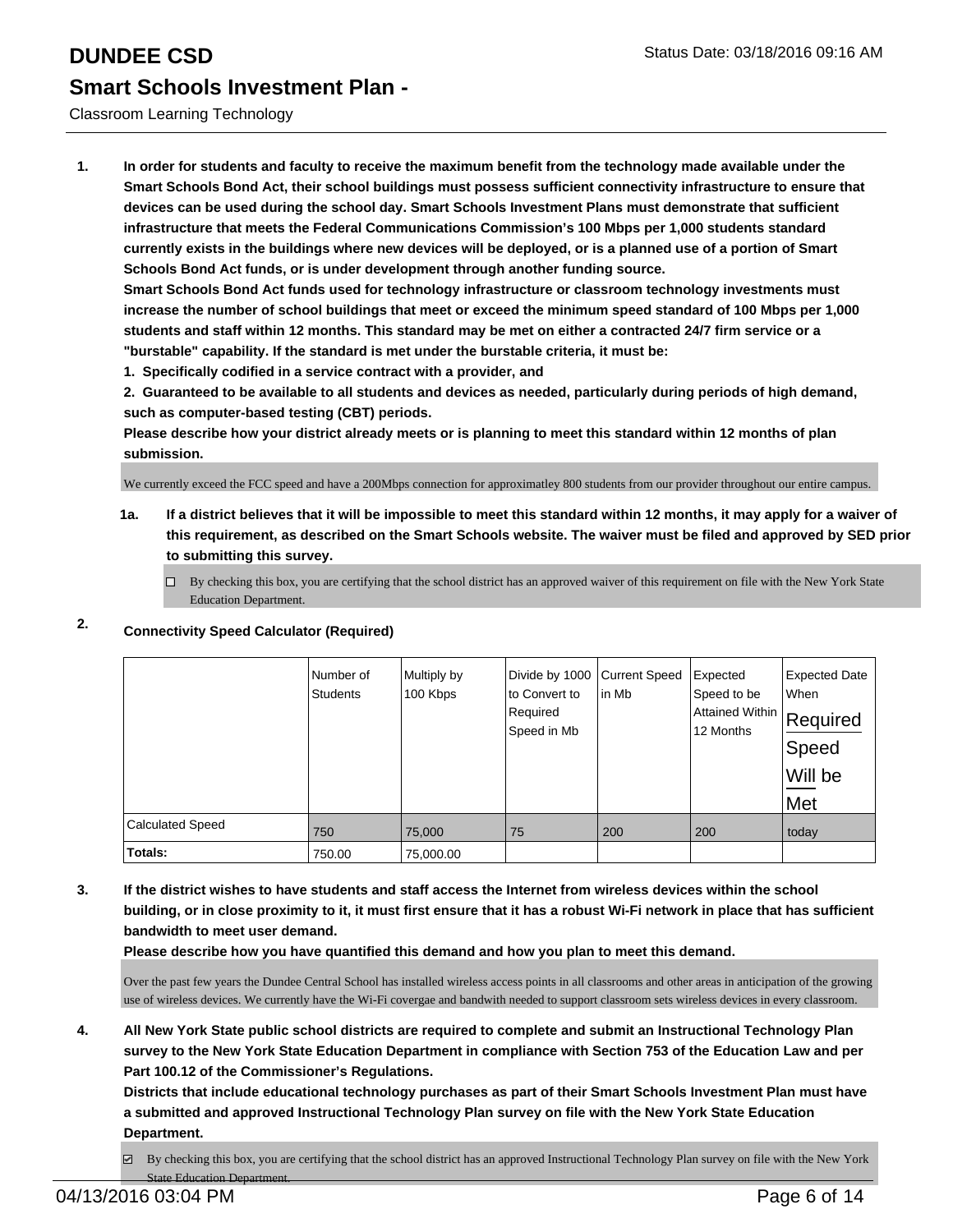# **DUNDEE CSD** Status Date: 03/18/2016 09:16 AM **Smart Schools Investment Plan -**

Classroom Learning Technology

**5. Describe the devices you intend to purchase and their compatibility with existing or planned platforms or systems. Specifically address the adequacy of each facility's electrical, HVAC and other infrastructure necessary to install and support the operation of the planned technology.**

We are a district that has embraced and emerged themselves in the utilization of Google Apps for Education. We are planning on purchasing Chromebooks, Smart Boards, Student Response Systems and Document Cmaeras that work seamlessly with Google Apps for Education.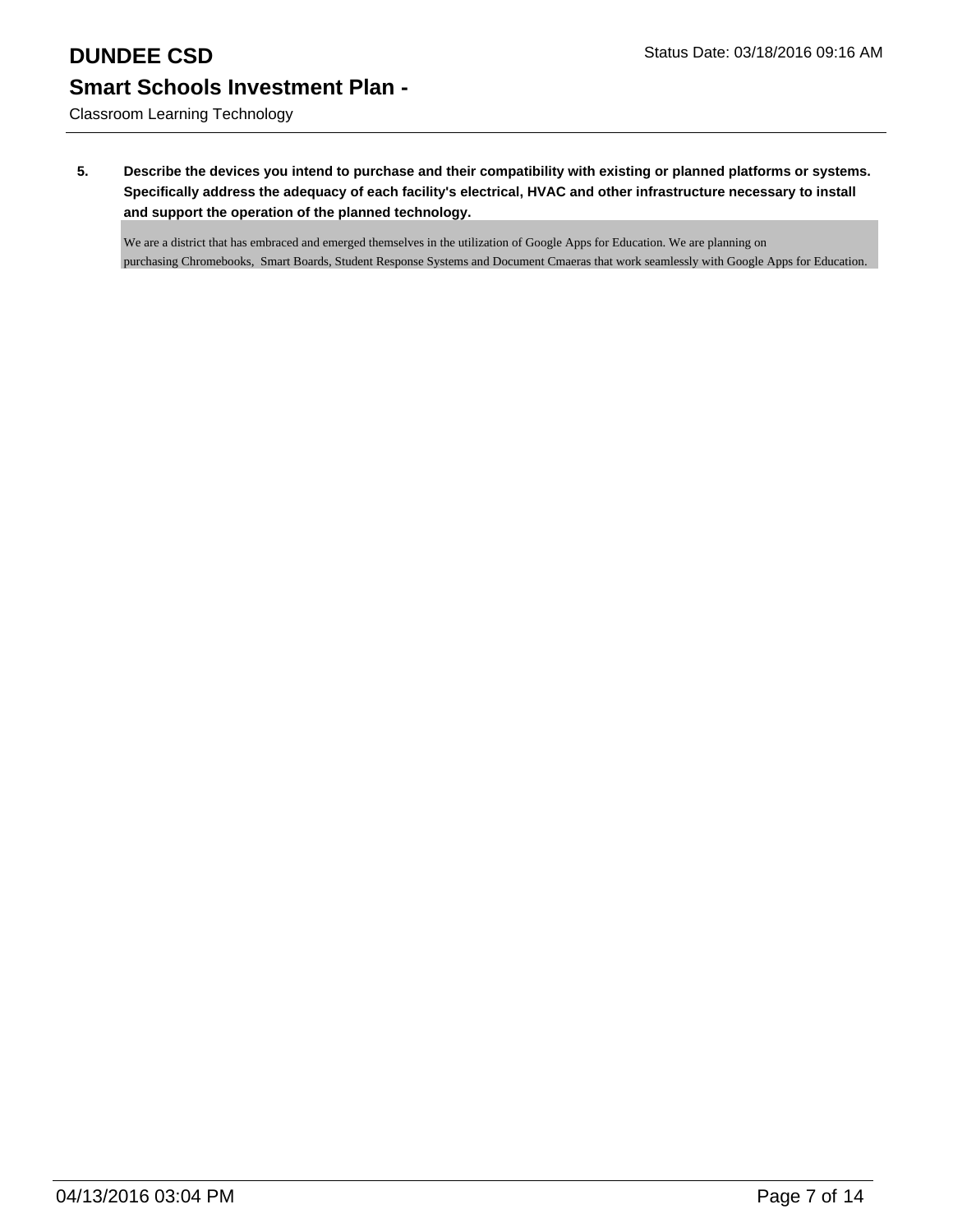- **6. Describe how the proposed technology purchases will:**
	- **> enhance differentiated instruction;**
	- **> expand student learning inside and outside the classroom;**
	- **> benefit students with disabilities and English language learners; and**
	- **> contribute to the reduction of other learning gaps that have been identified within the district.**

**The expectation is that districts will place a priority on addressing the needs of students who struggle to succeed in a rigorous curriculum. Responses in this section should specifically address this concern and align with the district's Instructional Technology Plan (in particular Question 2 of E. Curriculum and Instruction: "Does the district's instructional technology plan address the needs of students with disabilities to ensure equitable access to instruction, materials and assessments?" and Question 3 of the same section: "Does the district's instructional technology plan address the provision of assistive technology specifically for students with disabilities to ensure access to and participation in the general curriculum?"**

The Technology Vision of the Dundee Central School District is to use technology to improve educational services, provide access to data and information world-wide, and prepare students for success in the information-rich environment of the 21st century. This requires a technological infrastructure capable of serving the needs of the District's students, staff and community with an on-going system of technological upgrades as well as continuing staff development.

Technology is changing the way we live and work, and it will continue to evolve. Technology has the power to enhance the teaching and learning process, to stimulate creativity and assist in communicating more effectively, to work more efficiently, to solve problems and to access and analyze information. Students and staff should understand and be comfortable using technology in today's world.

The purpose of education is to prepare students to be productive, contributing, successful and thriving adults. Technology is a tool for learning that expands our instructional repertoire and is the vehicle that maximizes the capacity of all teachers and learners. It is our vision that students be engaged in a stimulating academic environment and a challenging curriculum that is student-centered and focused on inquiry-based learning; the use of technology enhances, supports, and stimulates these types of learning environments.

Specifically, we envision that technology is available and effectively supported for all students and staff:

To provide global access to information

To meet the curricular needs of all learners

To provide access to the general curriculum

To refine critical thinking skills and foster creativity

To provide a platform for effective communication

To collect, assess, and share performance information

- To improve the effectiveness of administrative tasks
- To provide skills and proficiencies necessary for the workforce

The additional technology that will become available through the use of these monies will create learning activities that are individualized, resulting in a true personalized learning plan for each students encompassing a blended learning environment. Personalized learning plans can be created for each students based on teacher observation and assessment data regardless of skill or content. These individualized learning plans will allow the district to differentiate each child's needs. Students will be able to work individually or in a small group at their instructional level, creating a true differentiated instructional learning environment for all students.

The use of technology allows our student to be connected to the world and their learning environment 24/7. This accessibility has eliminated any obstacles surrounding access to resources or curriculum that once existed. students can literally be anywhere at anytime and have the ability to stay connected, their learning environment is no longer restricted to the four walls of the classroom.

The appropriate use of technology for instructional purpose, benefits all students including students with disabilities and English Language Learners. Language translation is a significant resource that technology can provide for our English language learners and for our students with disabilities technology offers a host of resources from speech to text and text to speech platforms to the ability to set the pace of an individual personalized learning plan for a students that is at the developmental and instructional level regardless of skill, content or ability. Assistive technology and the availability of technology for all students to use are essential to addressing any learning gaps that present. These resources allow all students equal access and access that is anytime anywhere.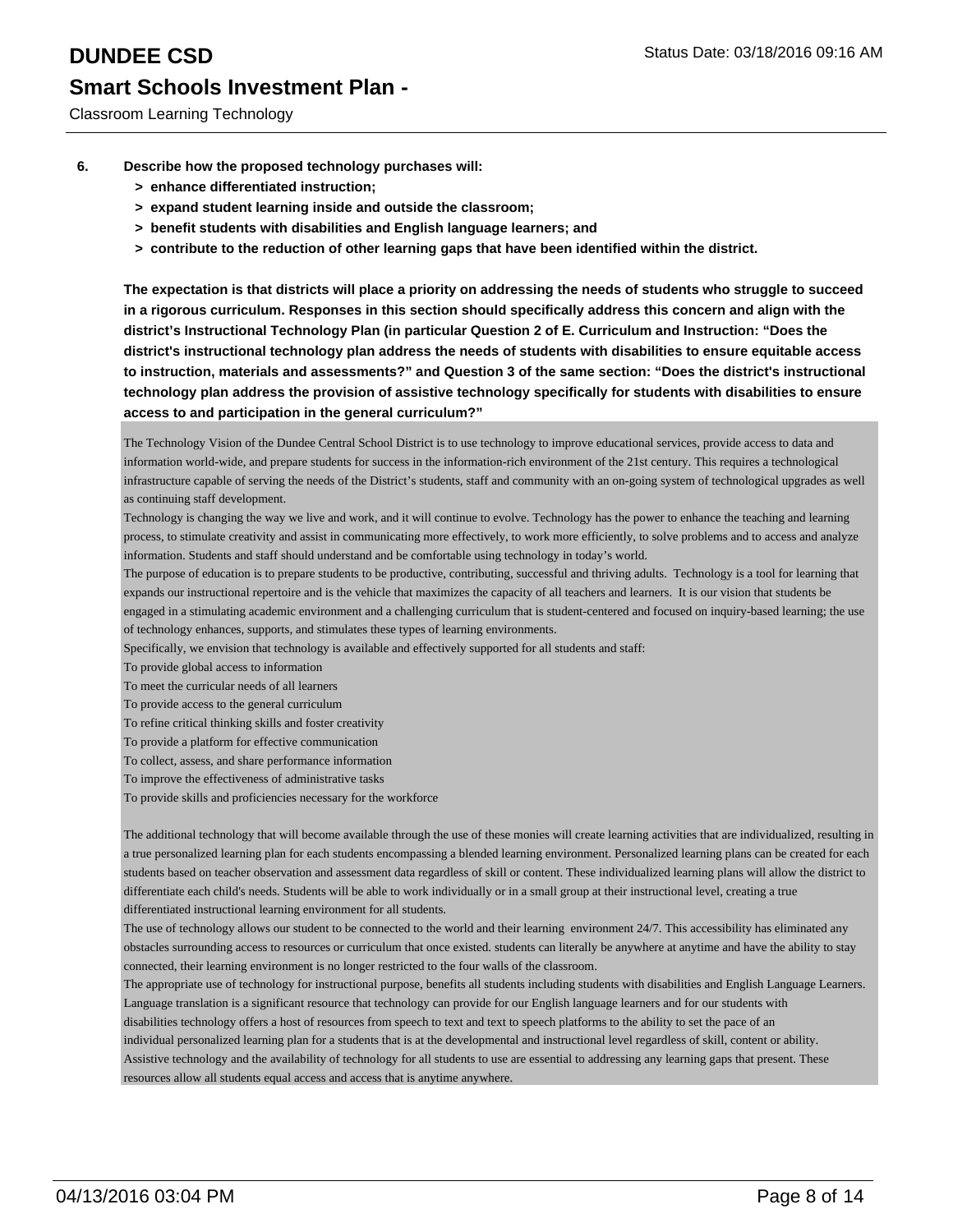Classroom Learning Technology

**7. Where appropriate, briefly describe how the proposed technology purchases will enhance ongoing communication with parents and other stakeholders and help the district facilitate technology-based regional partnerships, including distance learning and other efforts.**

Our technology purchases will enhance ongoing communication with parents and all stakeholders of the district. Additionally, we believe these technology purchases will increase our global conversations for our students and staff. having the accessibility at our fingertips will allow for more efficient and effective communication with business partners, neighboring schools and higher education institutes.

**8. Describe the district's plan to provide professional development to ensure that administrators, teachers and staff can employ the technology purchased to enhance instruction successfully.**

**Note: This response should be aligned and expanded upon in accordance with your district's response to Question 1 of F. Professional Development of your Instructional Technology Plan: "Please provide a summary of professional development offered to teachers and staff, for the time period covered by this plan, to support technology to enhance teaching and learning. Please include topics, audience and method of delivery within your summary."**

Professional development as it relates to technology integration will be ongoing, there is no perceived end date. The district will utilize keep personnel already employed by the district to support the technology professional development needs. If the needs are determined to be beyond the scope of our current staff's abilities, the district will seek the assistance of an outside consultant.

All staff have already been trained preliminary in Google Apps for education. Moving forward with our implementation and full use of Google Apps we have been able to successfully integrate students and staff gmail allowing students to electronically communicate and submit assignments to their teachers. We have many other platforms that are used daily to foster instructional practice via technology integration as well as software programs that track students performance and data. These include DRA2 (K-8 STAFF), STAR (K-12), Castle Leraning (7-12), School Tool including Parent Portal (K-12 and parental access), Cleartrack (PK-12) full integration of iPad usage in all prekindergarten classrooms, active use of document cameras and smart boards via brightlinks, numerous assistive technology devices and software.

- **9. Districts must contact the SUNY/CUNY teacher preparation program that supplies the largest number of the district's new teachers to request advice on innovative uses and best practices at the intersection of pedagogy and educational technology.**
	- $\boxtimes$  By checking this box, you certify that you have contacted the SUNY/CUNY teacher preparation program that supplies the largest number of your new teachers to request advice on these issues.
- **10. A district whose Smart Schools Investment Plan proposes the purchase of technology devices and other hardware must account for nonpublic schools in the district.**

**Are there nonpublic schools within your school district?**

| ✓ | Yes |
|---|-----|
| ш | Nο  |

**10a. Describe your plan to loan purchased hardware to nonpublic schools within your district. The plan should use your district's nonpublic per-student loan amount calculated below, within the framework of the guidance.**

Dundee Central School will purchase hardware in an amount equivalent to \$250.00 per student to the nonpublic schools enrollment in the base year at the time of the enactment. Dundee Central School's budget is \$888,015.00 for classroom technology devices, and it has 721 students who attend public school and 23 students who attend a local nonpublic school(s), therefore, we will loan the non public \$5,750.00 worth of devices, due to the formula we will use the cap of \$250.00 per student for this calculation. (\$888,015.00/(721+23)=\$888,015.00/744=\$1,193.56) The district will inventory and loan to the schools and collect them for inventory purposes once per year. The district will adopt a Board of Education resolution specifying the annual date for requests be received by the district of June 1st of each year of the program. The Mennonite schools that reside within the Dundee Central School boundaries have chosen not to participate in this application.

**10b. A final Smart Schools Investment Plan cannot be approved until school authorities have adopted regulations specifying the date by which requests from nonpublic schools for the purchase and loan of Smart Schools Bond Act classroom technology must be received by the district.**

 $\boxtimes$  By checking this box, you certify that you have such a plan and associated regulations in place that have been made public.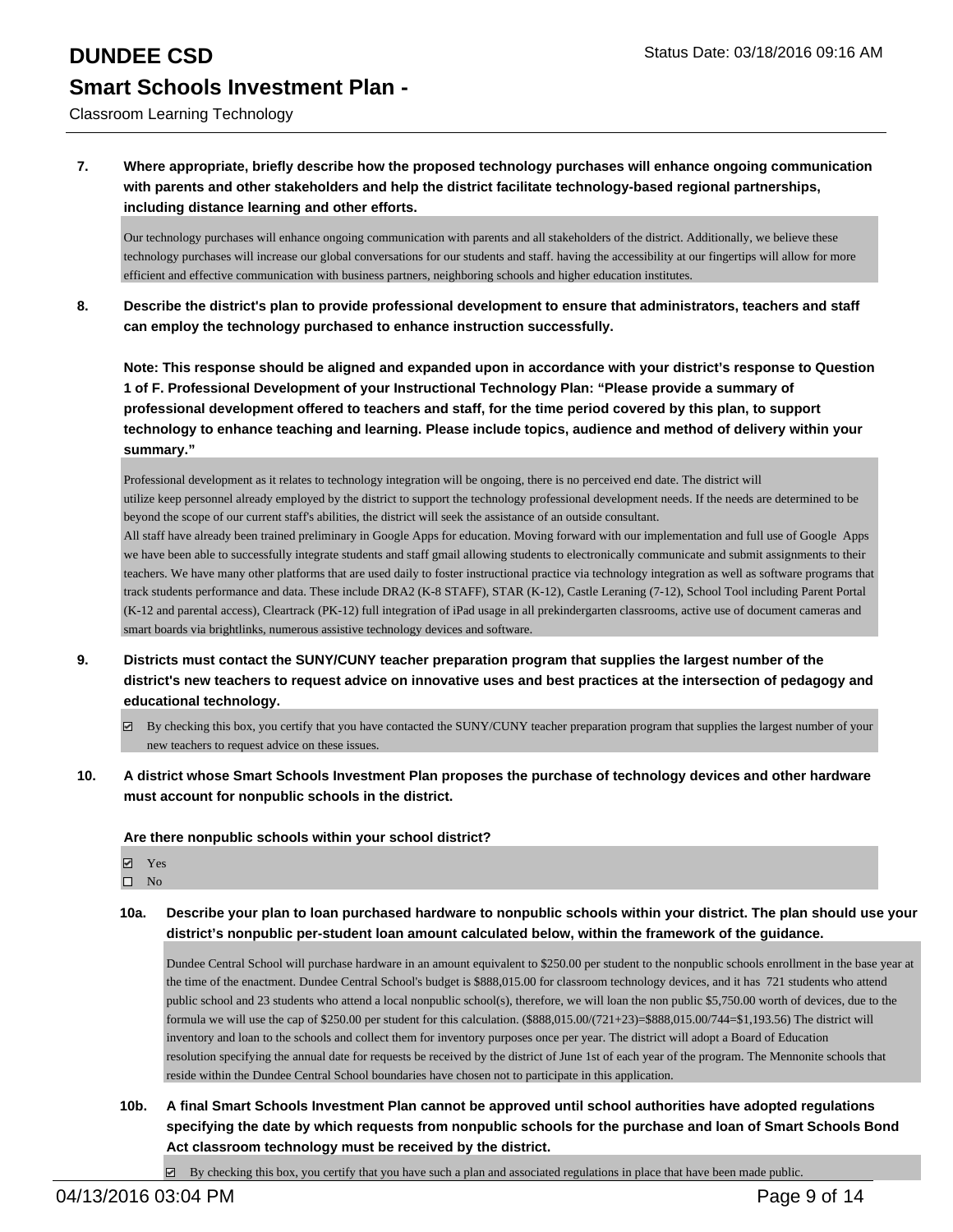Classroom Learning Technology

### **11. Nonpublic Classroom Technology Loan Calculator**

**The Smart Schools Bond Act provides that any Classroom Learning Technology purchases made using Smart Schools funds shall be lent, upon request, to nonpublic schools in the district. However, no school district shall be required to loan technology in amounts greater than the total obtained and spent on technology pursuant to the Smart Schools Bond Act and the value of such loan may not exceed the total of \$250 multiplied by the nonpublic school enrollment in the base year at the time of enactment. See:**

**http://www.p12.nysed.gov/mgtserv/smart\_schools/docs/Smart\_Schools\_Bond\_Act\_Guidance\_04.27.15\_Final.pdf.**

|                                     | 1. Classroom<br>Technology<br>Sub-allocation | 2. Public<br>Enrollment<br>$(2014-15)$ | 3. Nonpublic<br>l Enrollment<br>$(2014 - 15)$ | l 4. Sum of<br>Public and<br>l Nonpublic<br><b>Enrollment</b> | 15. Total Per<br><b>Pupil Sub-</b><br>lallocation | 6. Total<br>Nonpublic Loan  <br>Amount                                                        |
|-------------------------------------|----------------------------------------------|----------------------------------------|-----------------------------------------------|---------------------------------------------------------------|---------------------------------------------------|-----------------------------------------------------------------------------------------------|
| Calculated Nonpublic Loan<br>Amount |                                              |                                        |                                               |                                                               |                                                   | (No Response)   (No Response)   (No Response)   (No Response)   (No Response)   (No Response) |

**12. To ensure the sustainability of technology purchases made with Smart Schools funds, districts must demonstrate a long-term plan to maintain and replace technology purchases supported by Smart Schools Bond Act funds. This sustainability plan shall demonstrate a district's capacity to support recurring costs of use that are ineligible for Smart Schools Bond Act funding such as device maintenance, technical support, Internet and wireless fees, maintenance of hotspots, staff professional development, building maintenance and the replacement of incidental items. Further, such a sustainability plan shall include a long-term plan for the replacement of purchased devices and equipment at the end of their useful life with other funding sources.**

 $\boxtimes$  By checking this box, you certify that the district has a sustainability plan as described above.

**13. Districts must ensure that devices purchased with Smart Schools Bond funds will be distributed, prepared for use, maintained and supported appropriately. Districts must maintain detailed device inventories in accordance with generally accepted accounting principles.**

By checking this box, you certify that the district has a distribution and inventory management plan and system in place.

**14. If you are submitting an allocation for Classroom Learning Technology complete this table. Note that the calculated Total at the bottom of the table must equal the Total allocation for this category that you entered in the SSIP Overview overall budget.**

|                         | Sub-Allocation |
|-------------------------|----------------|
| Interactive Whiteboards | 41,377         |
| Computer Servers        | 124,000        |
| Desktop Computers       | $\Omega$       |
| Laptop Computers        | 609,103        |
| Tablet Computers        | 16,050         |
| <b>Other Costs</b>      | 97,485         |
| Totals:                 | 888,015.00     |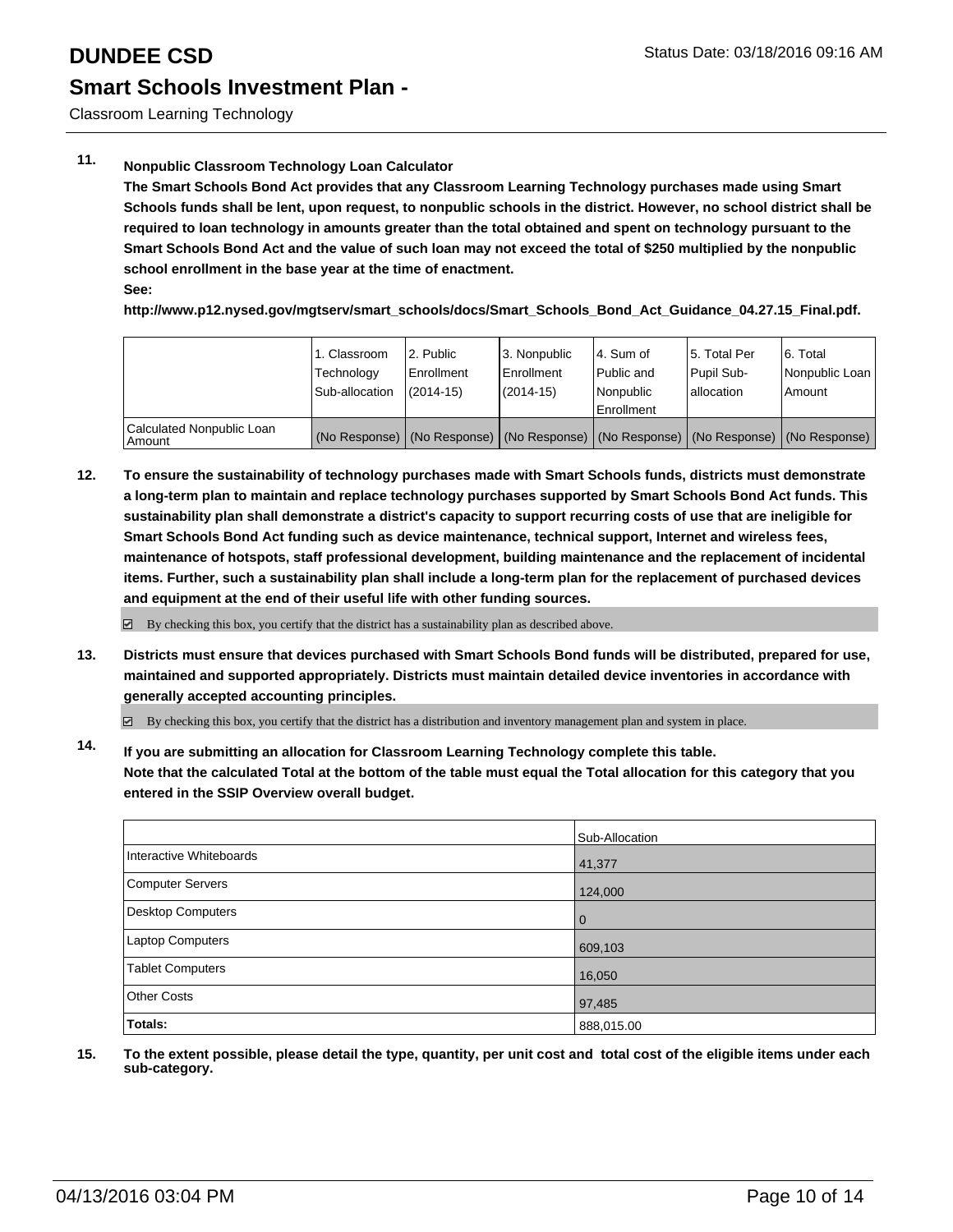Classroom Learning Technology

| Select the allowable expenditure<br>type.<br>Repeat to add another item under | Item to be purchased | Quantity      | Cost per Item | <b>Total Cost</b> |
|-------------------------------------------------------------------------------|----------------------|---------------|---------------|-------------------|
| each type.                                                                    |                      |               |               |                   |
| (No Response)                                                                 | (No Response)        | (No Response) | (No Response) | (No Response)     |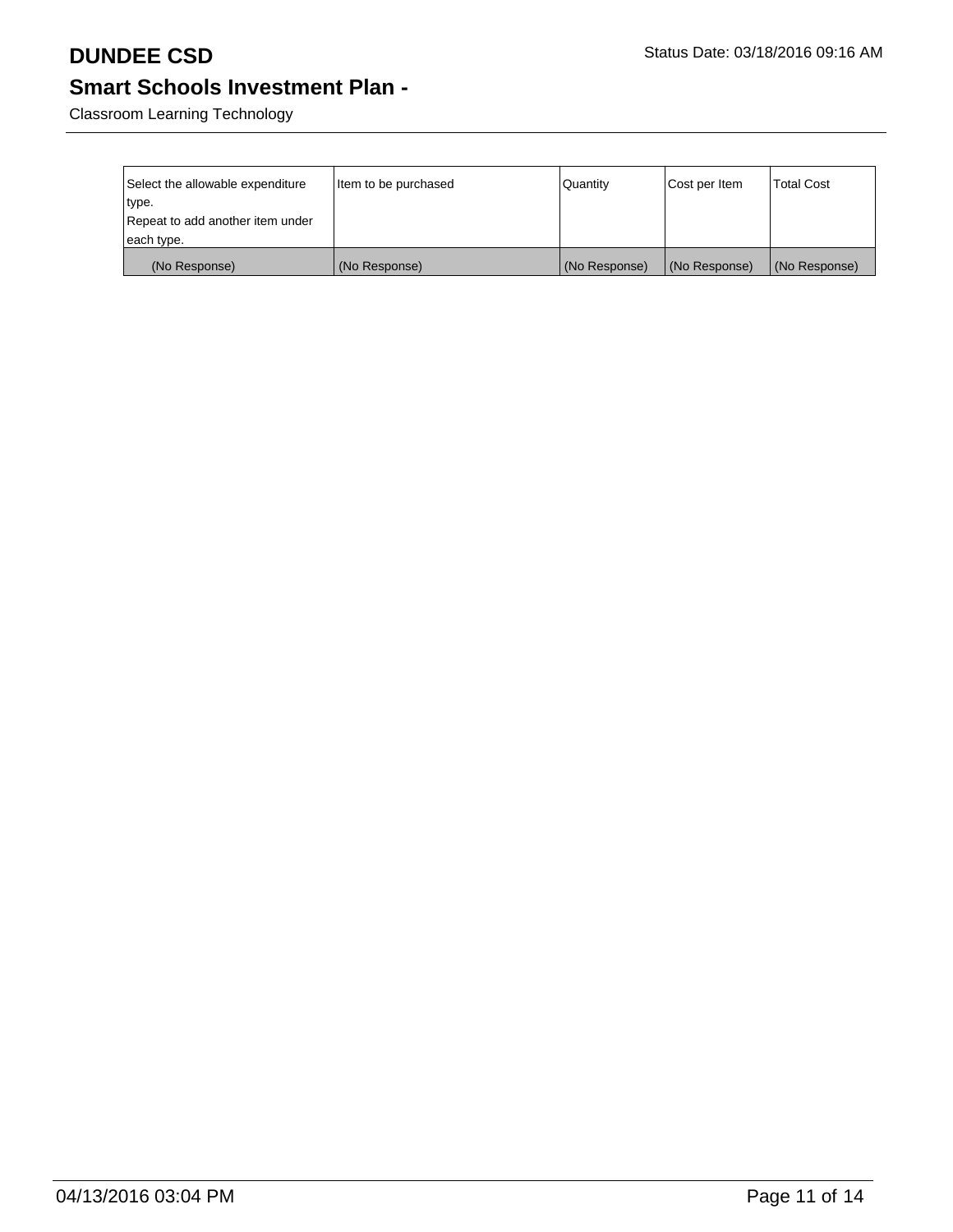Pre-Kindergarten Classrooms

**1. Provide information regarding how and where the district is currently serving pre-kindergarten students and justify the need for additional space with enrollment projections over 3 years.**

(No Response)

- **2. Describe the district's plan to construct, enhance or modernize education facilities to accommodate prekindergarten programs. Such plans must include:**
	- **Specific descriptions of what the district intends to do to each space;**
	- **An affirmation that pre-kindergarten classrooms will contain a minimum of 900 square feet per classroom;**
	- **The number of classrooms involved;**
	- **The approximate construction costs per classroom; and**
	- **Confirmation that the space is district-owned or has a long-term lease that exceeds the probable useful life of the improvements.**

(No Response)

**3. Smart Schools Bond Act funds may only be used for capital construction costs. Describe the type and amount of additional funds that will be required to support ineligible ongoing costs (e.g. instruction, supplies) associated with any additional pre-kindergarten classrooms that the district plans to add.**

(No Response)

**4. All plans and specifications for the erection, repair, enlargement or remodeling of school buildings in any public school district in the State must be reviewed and approved by the Commissioner. Districts that plan capital projects using their Smart Schools Bond Act funds will undergo a Preliminary Review Process by the Office of Facilities Planning.**

| Project Number |  |
|----------------|--|
| (No Response)  |  |

**5. If you have made an allocation for Pre-Kindergarten Classrooms, complete this table. Note that the calculated Total at the bottom of the table must equal the Total allocation for this category that you**

**entered in the SSIP Overview overall budget.**

|                                          | Sub-Allocation |
|------------------------------------------|----------------|
| Construct Pre-K Classrooms               | (No Response)  |
| Enhance/Modernize Educational Facilities | (No Response)  |
| Other Costs                              | (No Response)  |
| Totals:                                  |                |

| Select the allowable expenditure | Item to be purchased | Quantity      | Cost per Item | <b>Total Cost</b> |
|----------------------------------|----------------------|---------------|---------------|-------------------|
| type.                            |                      |               |               |                   |
| Repeat to add another item under |                      |               |               |                   |
| each type.                       |                      |               |               |                   |
| (No Response)                    | (No Response)        | (No Response) | (No Response) | (No Response)     |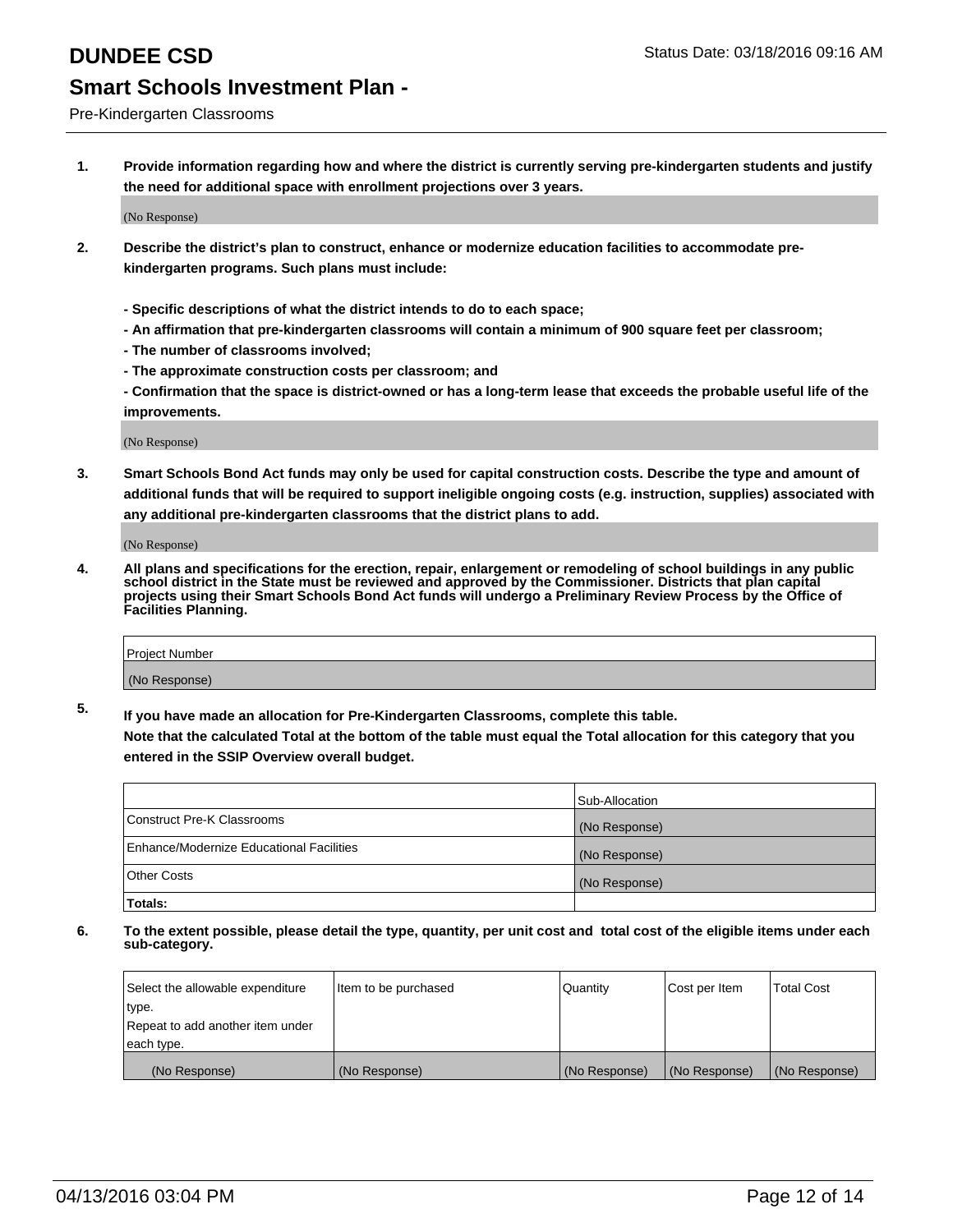Replace Transportable Classrooms

**1. Describe the district's plan to construct, enhance or modernize education facilities to provide high-quality instructional space by replacing transportable classrooms.**

(No Response)

**2. All plans and specifications for the erection, repair, enlargement or remodeling of school buildings in any public school district in the State must be reviewed and approved by the Commissioner. Districts that plan capital projects using their Smart Schools Bond Act funds will undergo a Preliminary Review Process by the Office of Facilities Planning.**

| Project Number |  |
|----------------|--|
| (No Response)  |  |

**3. For large projects that seek to blend Smart Schools Bond Act dollars with other funds, please note that Smart Schools Bond Act funds can be allocated on a pro rata basis depending on the number of new classrooms built that directly replace transportable classroom units.**

**If a district seeks to blend Smart Schools Bond Act dollars with other funds describe below what other funds are being used and what portion of the money will be Smart Schools Bond Act funds.**

(No Response)

**4. If you have made an allocation for Replace Transportable Classrooms, complete this table. Note that the calculated Total at the bottom of the table must equal the Total allocation for this category that you entered in the SSIP Overview overall budget.**

|                                                | Sub-Allocation |
|------------------------------------------------|----------------|
| Construct New Instructional Space              | (No Response)  |
| Enhance/Modernize Existing Instructional Space | (No Response)  |
| <b>Other Costs</b>                             | (No Response)  |
| Totals:                                        |                |

| Select the allowable expenditure | Item to be purchased | Quantity      | Cost per Item | <b>Total Cost</b> |
|----------------------------------|----------------------|---------------|---------------|-------------------|
| type.                            |                      |               |               |                   |
| Repeat to add another item under |                      |               |               |                   |
| each type.                       |                      |               |               |                   |
| (No Response)                    | (No Response)        | (No Response) | (No Response) | (No Response)     |